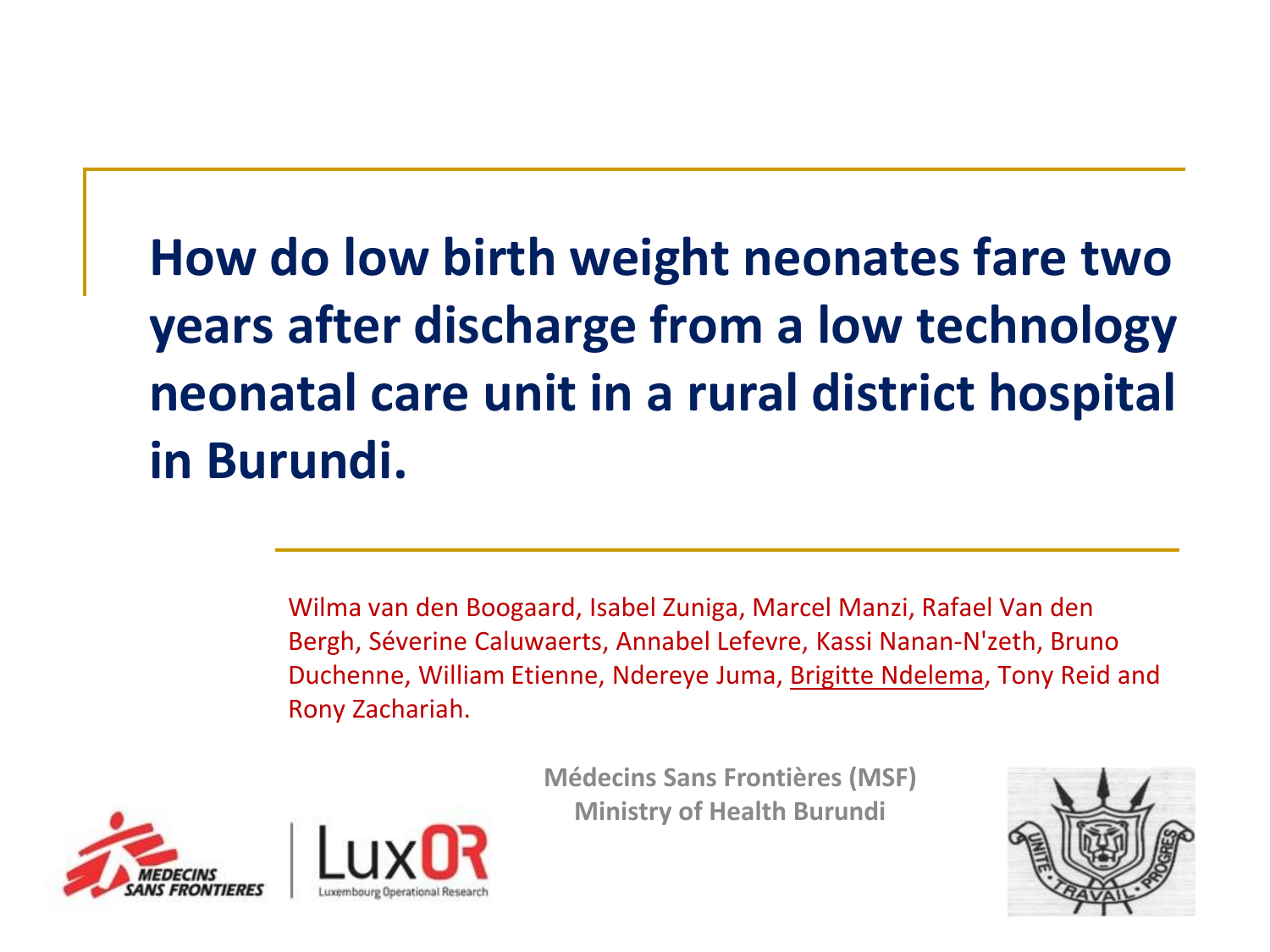### **Burundi - Context**



- Small country in Central Africa with  $\sim$  10 million people
- High neonatal mortality  $\approx$  36/1000 live births
- Main causes: prematurity, low birth weight, asphyxia and infections
	- EmONC in Kabezi district hospital decreased neonatal mortality to 15% at NSCU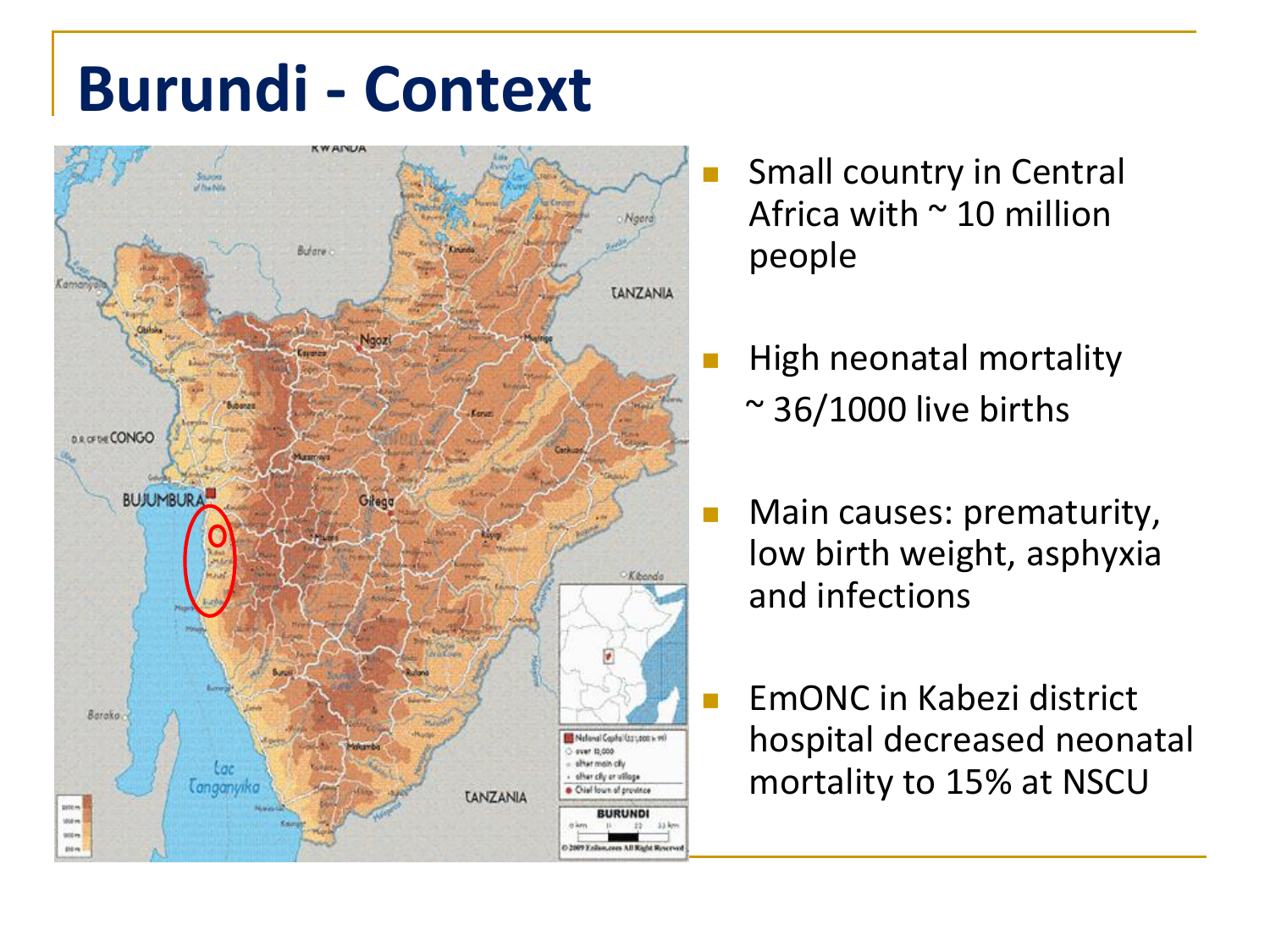**How well are these babies doing two years after discharge from the neonatal special care unit?**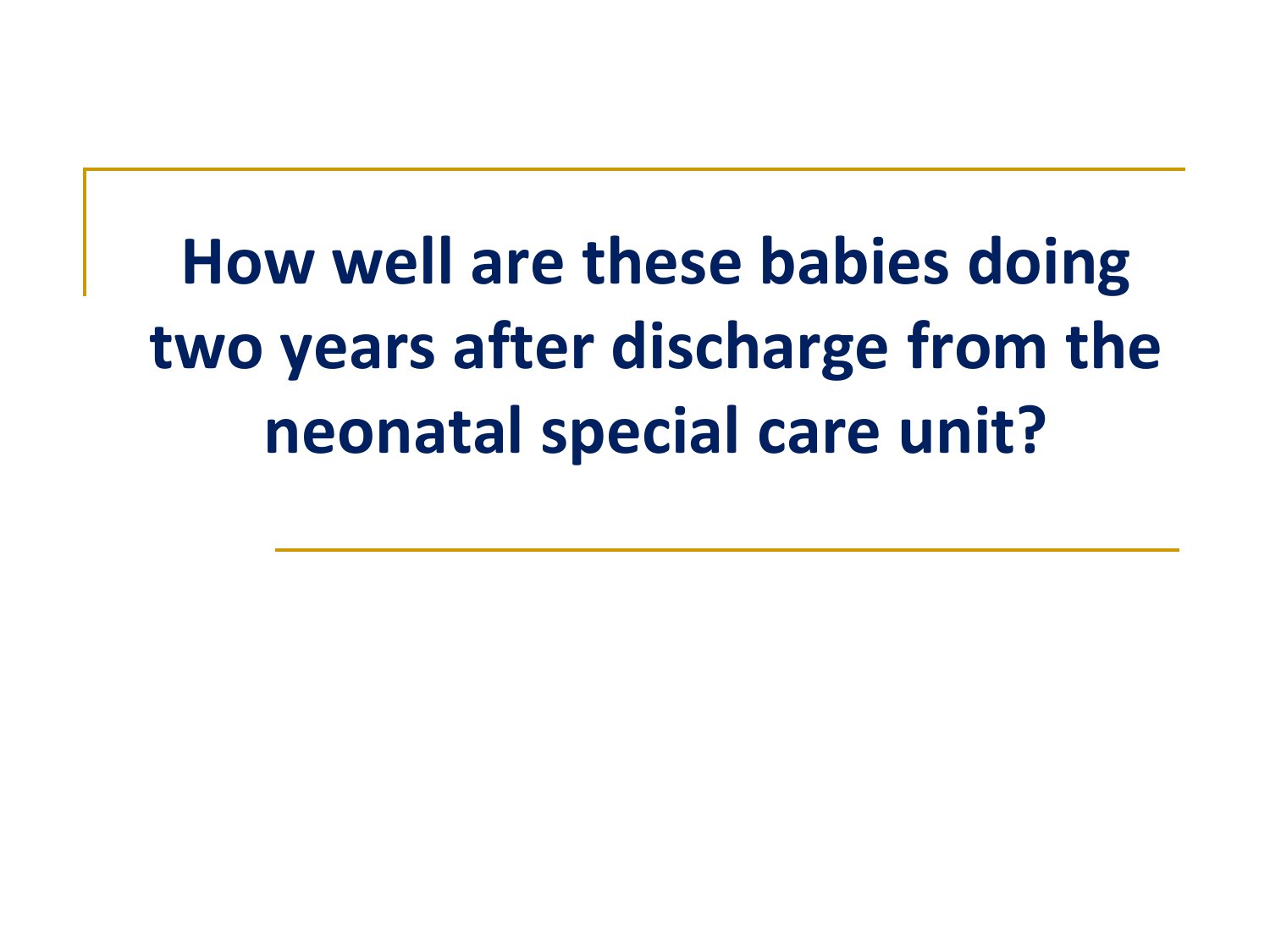### **Objectives**

To determine how well discharged neonates do two years after, in terms of:

- **Mortality**
- Screened sequelae
- Potential burden to the family in caring for impaired infants
- **Nutritional status**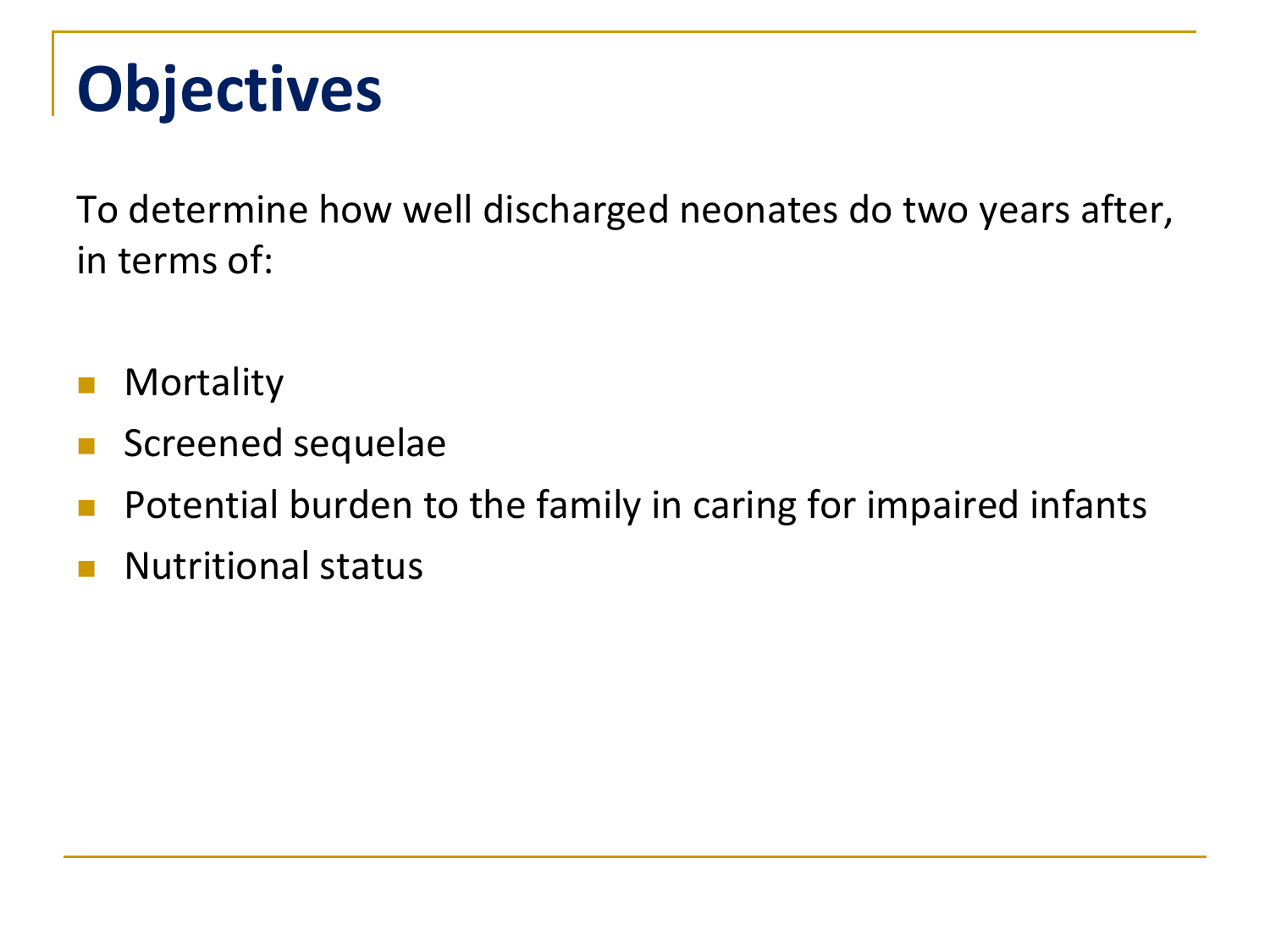#### **Methods**

- *Study design*: Household Survey using a structured questionnaire (August – December 2014).
- *Study population*: All discharged low birth weight (LBW) neonates in 2012 and residing in Bujumbura Rural province.
- *Ethics*: National Ethics Committee in Burundi and MSF Ethics Review Board.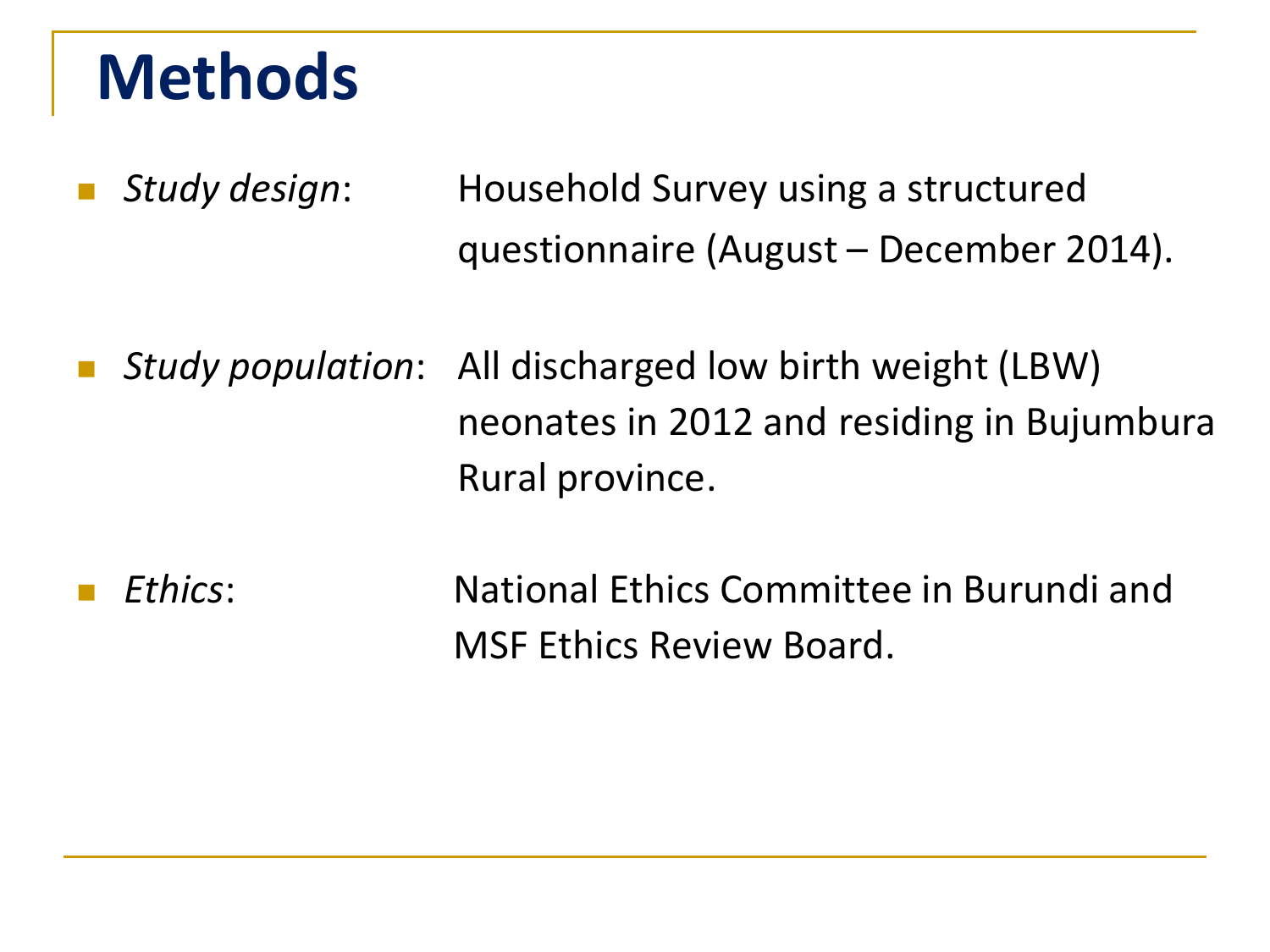### **Neonates included in the study**





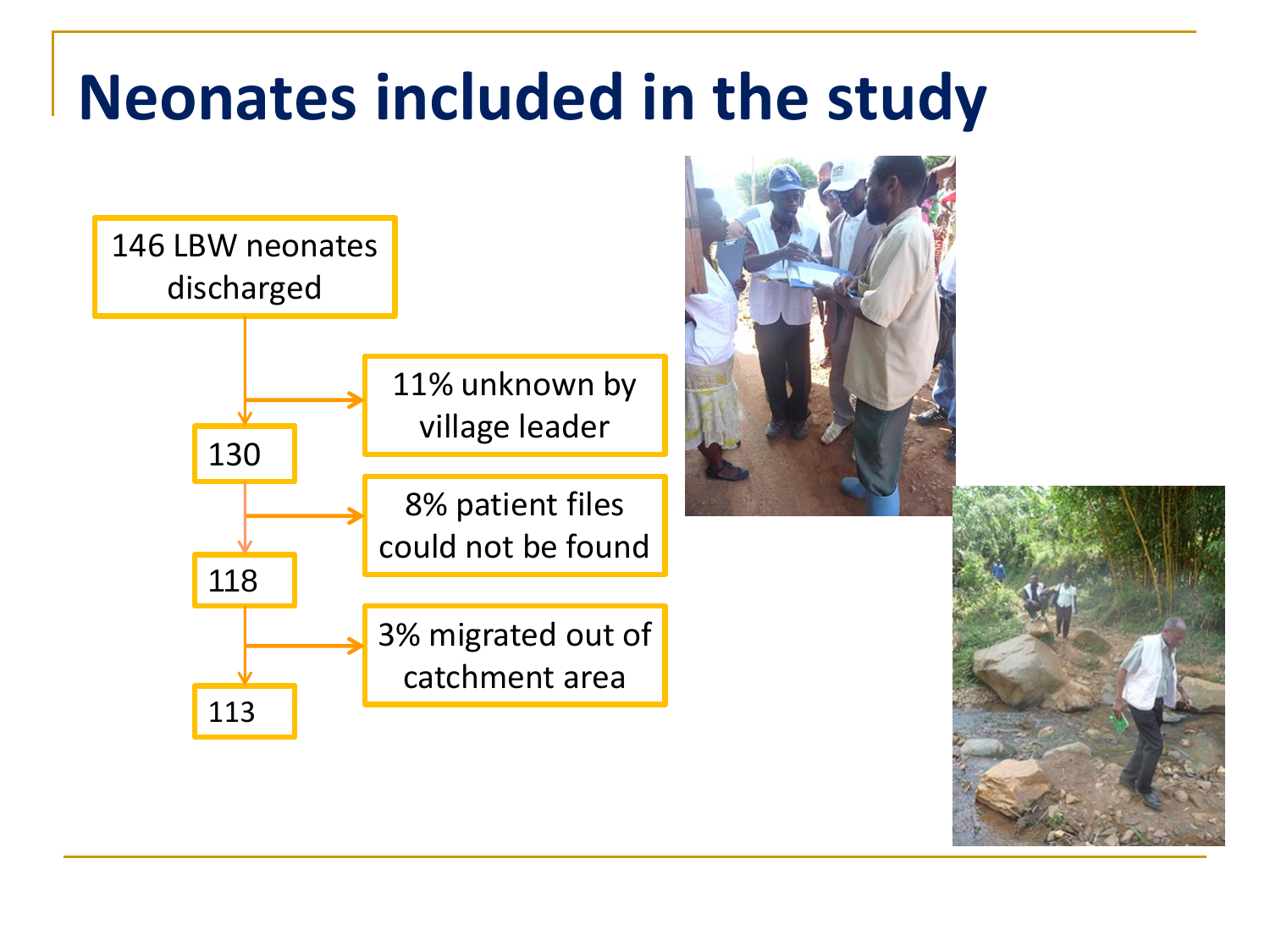#### **Results – Mortality (n=113)**

 $\Box$  Died 6 (4%)

- **Median survival after discharge in days**  $183$  (range: $10 191$ )
- **Possible cause of death according to the mother:** 
	- $\Box$  3 infections
	- $\Box$  2 respiratory
	- $\Box$  1 unknown (died while on the back of the mother)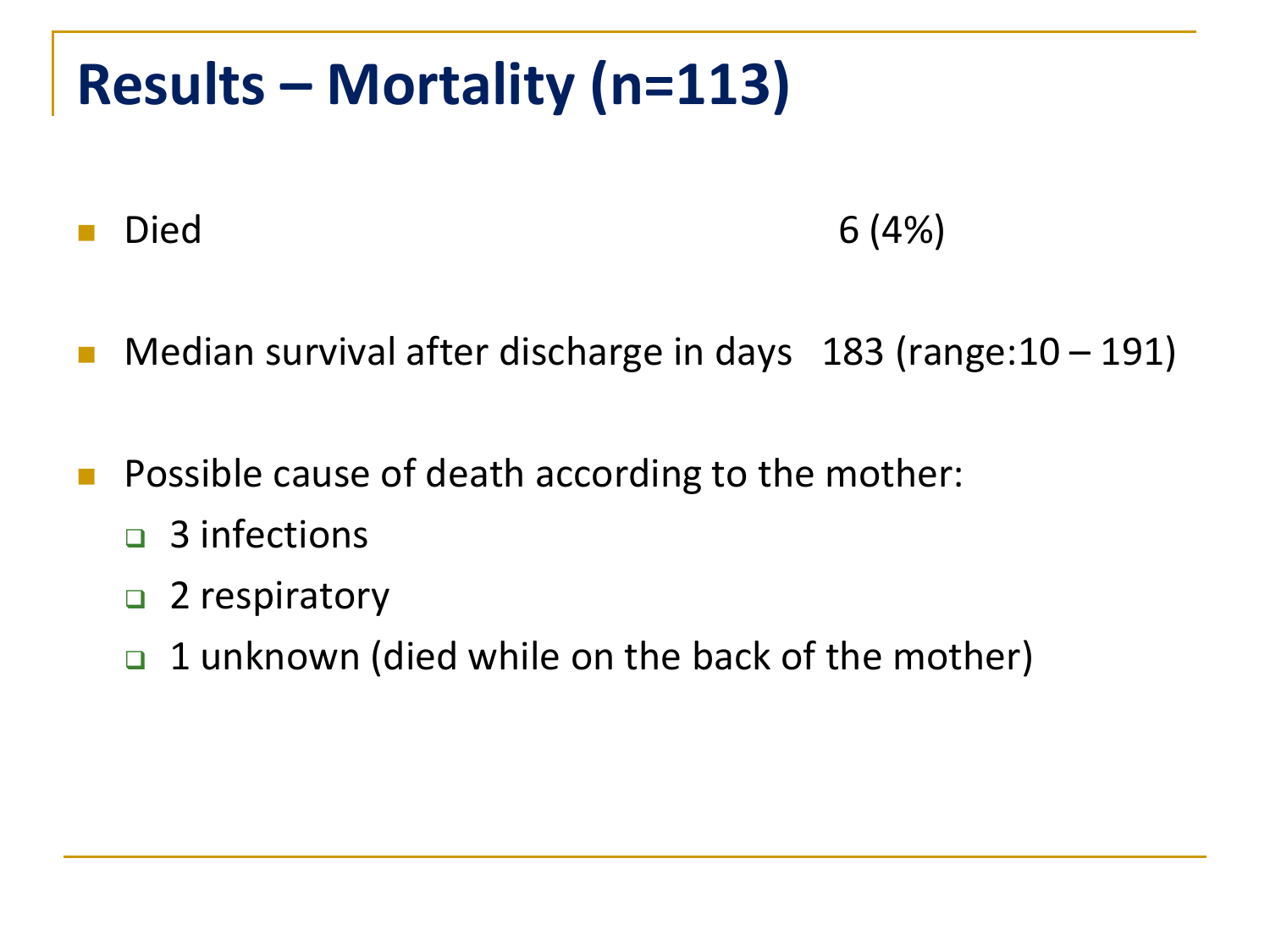#### **Baseline characteristics for those included in household survey**

|                                   | $N=107$ (%)      |  |  |
|-----------------------------------|------------------|--|--|
| Gender                            |                  |  |  |
| Female                            | 57 (53)          |  |  |
| <b>Birth weight</b>               |                  |  |  |
| $<$ 1500 grams                    | 7<br>(7)         |  |  |
| $>1500$ grams                     | 100 (93)         |  |  |
| Median (IQR) in grams             | 2020 (1750-2250) |  |  |
| <b>Hospitalization Indication</b> |                  |  |  |
| Premature/dysmature               | 59 (55)          |  |  |
| Prenatal asphyxia                 | 12(11)           |  |  |
| <b>Neonatal sepsis</b>            | (10)<br>11       |  |  |
| <b>Risk of infection</b>          | (18)<br>19       |  |  |
| <b>Others</b>                     | 6<br>(6)         |  |  |
|                                   |                  |  |  |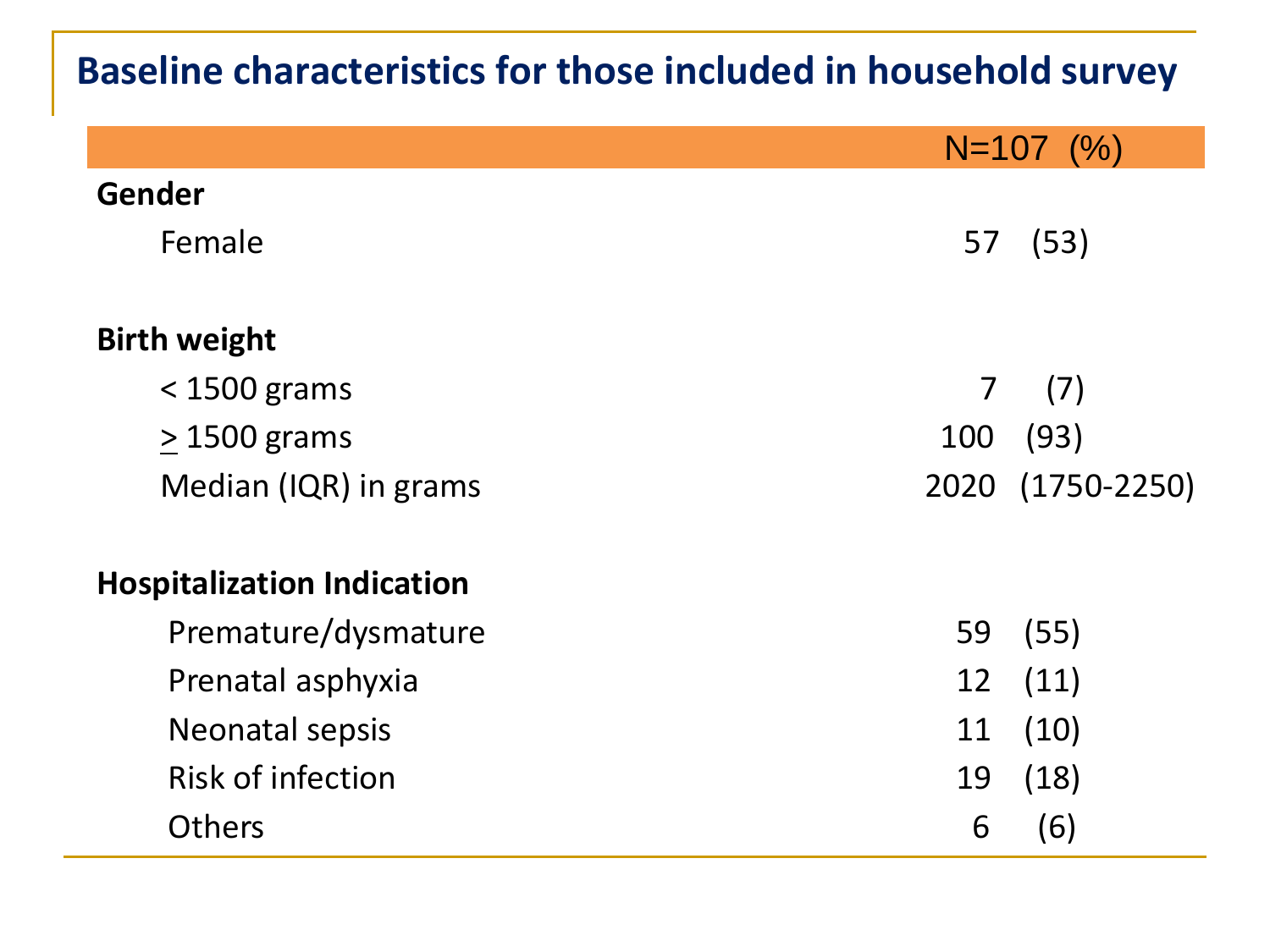## **Sequelae screening**

- □ 10 questions which screens childhood disability
- **□** Questions related to: motoric, mental, speech and intellectual development and, vision and hearing impairments
- □ A child screened positive to at least one on ten questions is considered to be at increased risk of disability

(UNICEF's Multiple Indicator Cluster survey)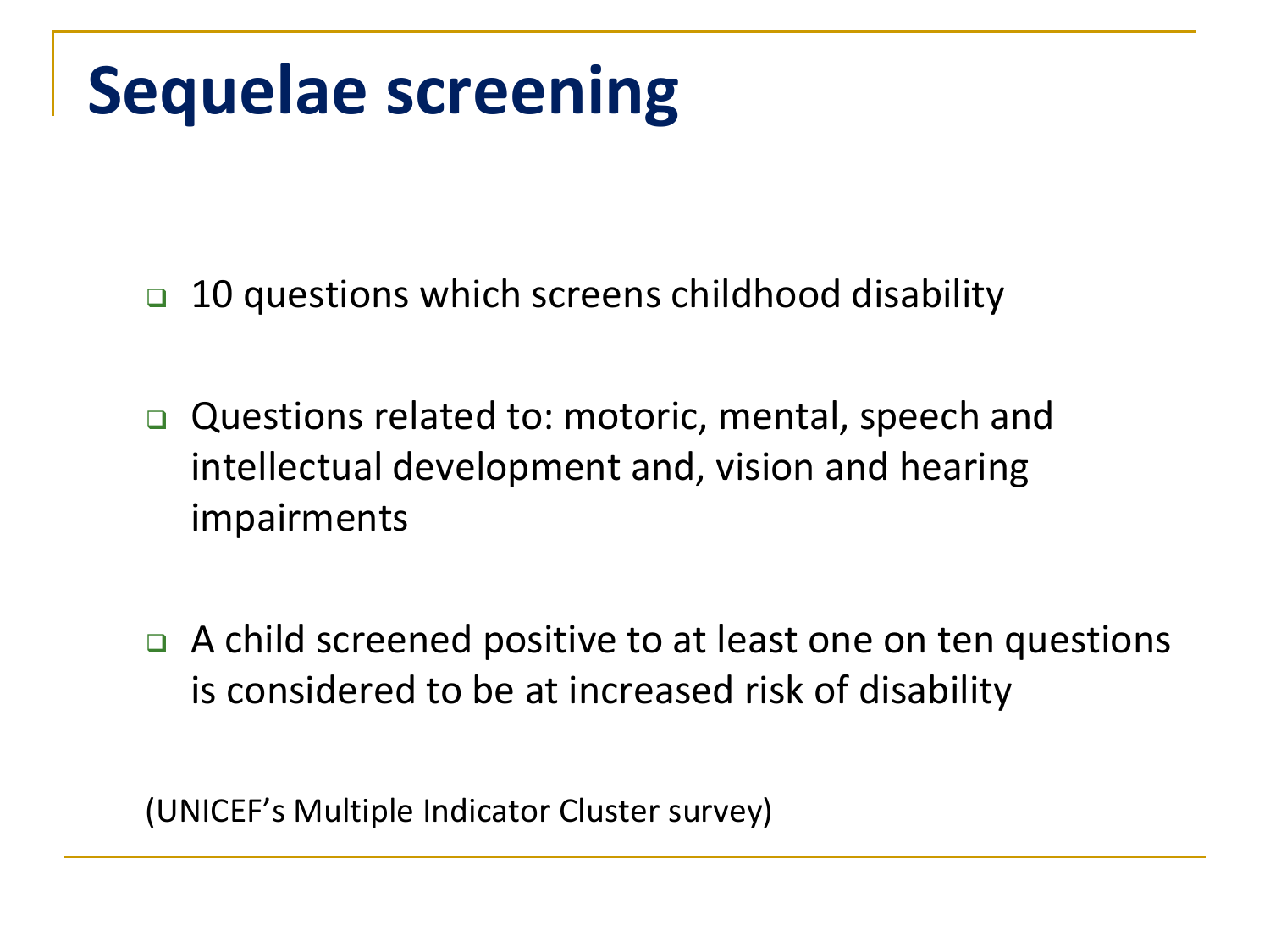## **Does sequelae cause burden to the family?**

- We added 3 questions on continuous dependency which causes extra burden to the family
	- □ Needs always assistance (eg: can not be left alone with siblings)
	- **□** Can not eat by his/herself
	- □ Caretaker needs to re-organize his/her daily activities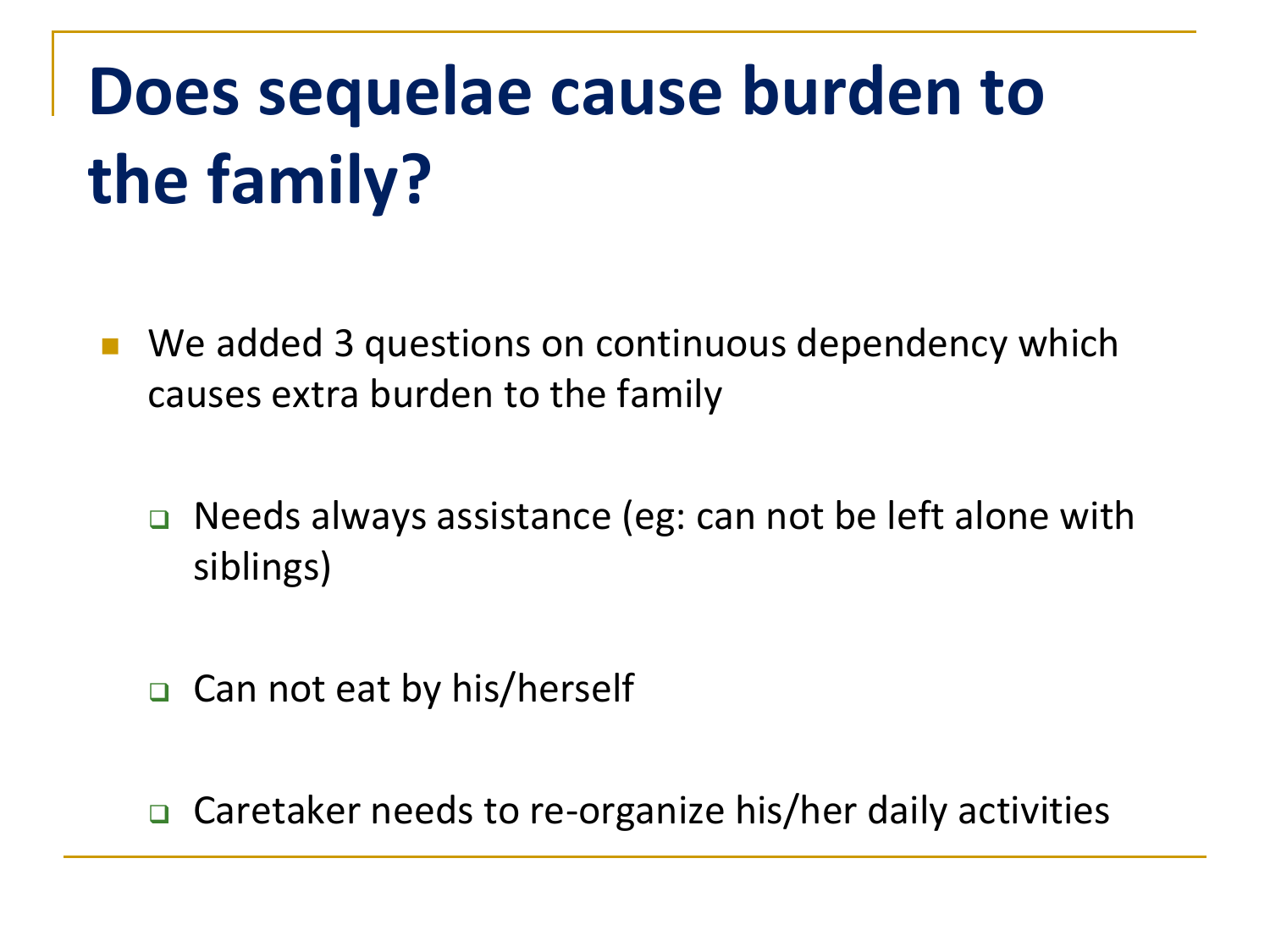#### **Results – Sequelae (delays in development)**

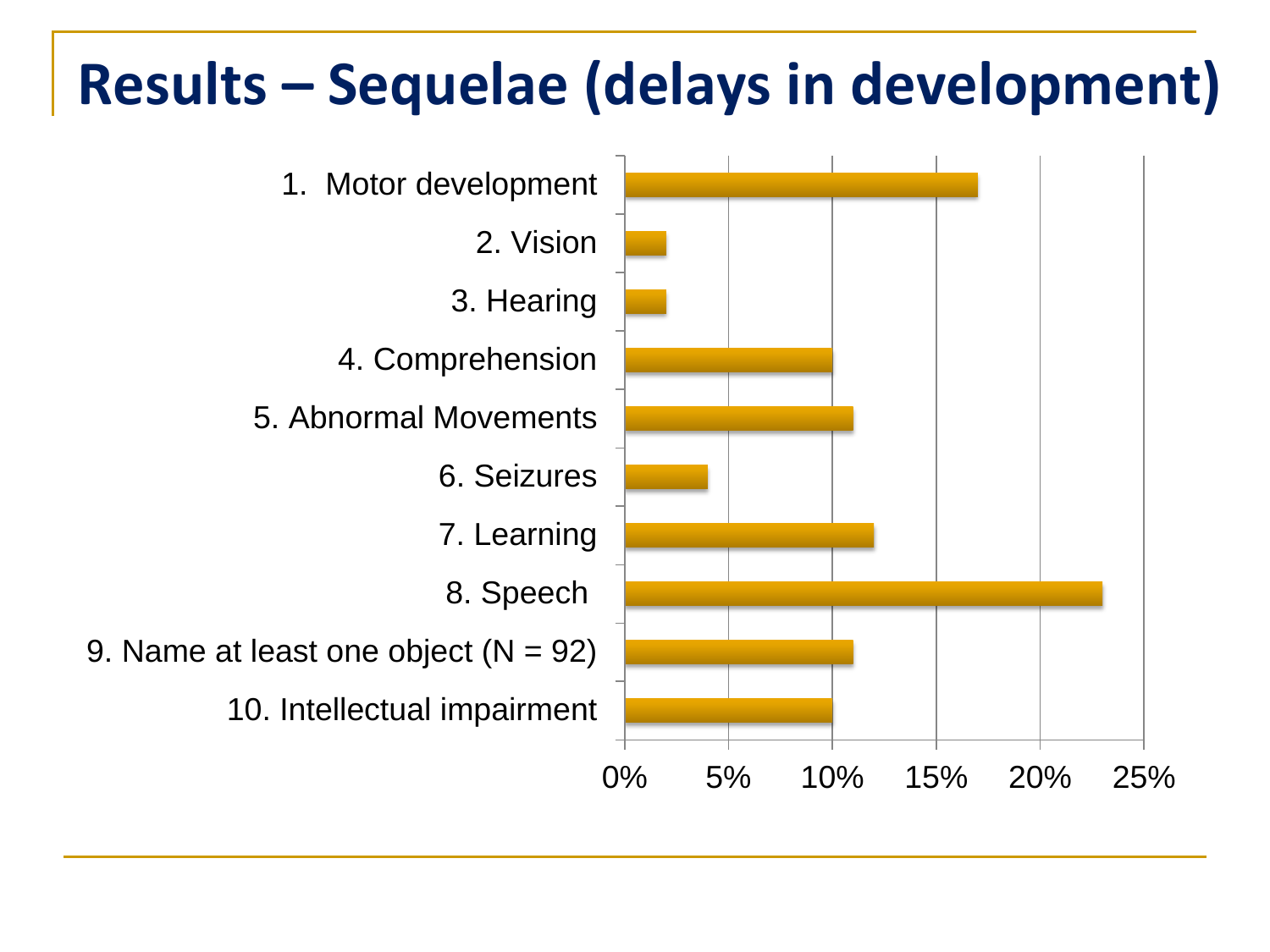### **Results - Sequelae**

At least one developmental impairment was found in 29 (27%) infants.

 $\geq$  5 impairments were observed in 9 (8%) infants.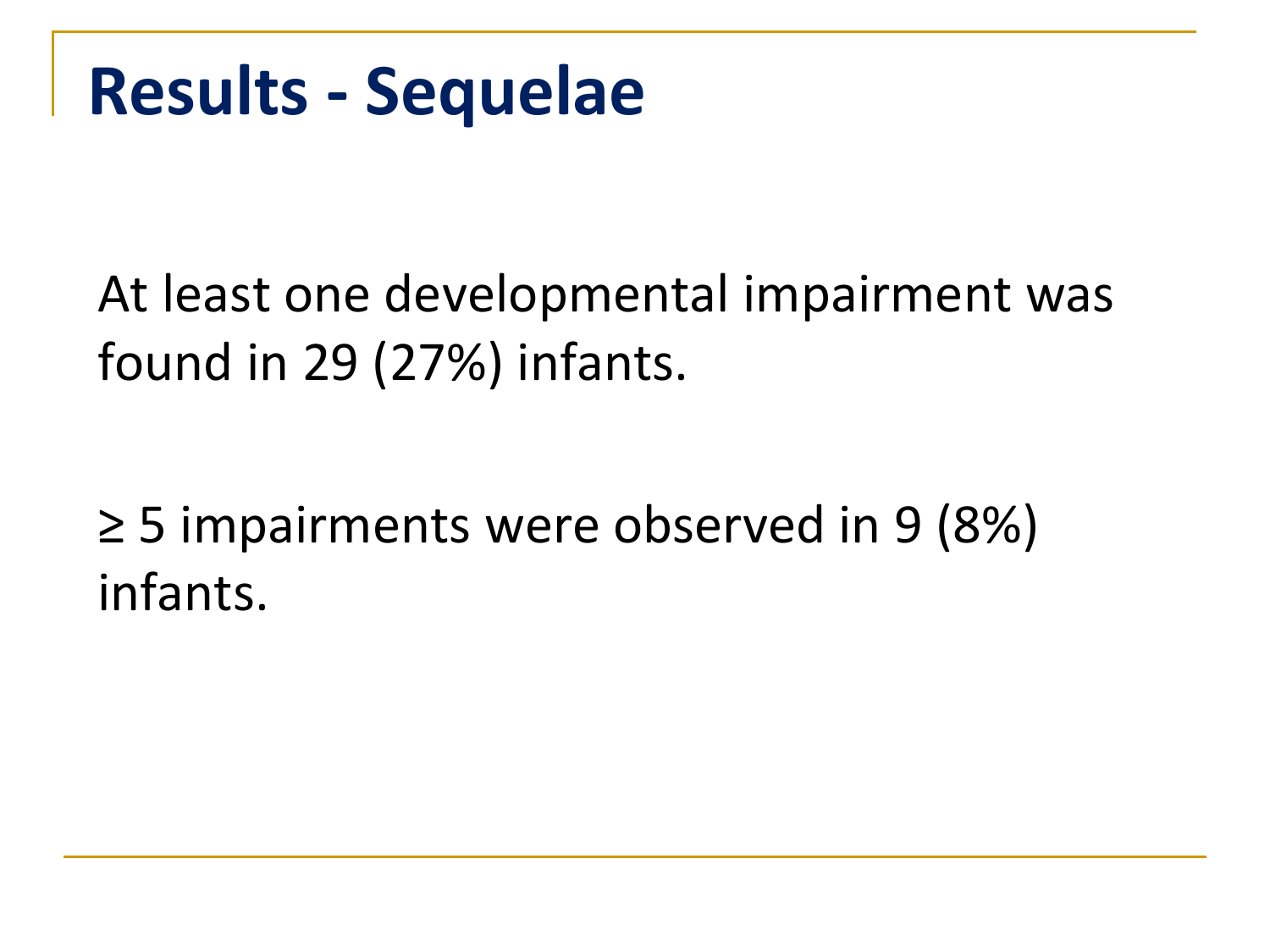# **Results - Extra burden on the family Proxy Indicators N=107**  Needs always assistance (eg: can not be left alone with sibling) **<sup>8</sup>** Cannot eat alone (needs always to be fed by someone) **5**  Caretaker needs to organize life / daily activities different from before (eg: working in the field, going to the market etc.) **6**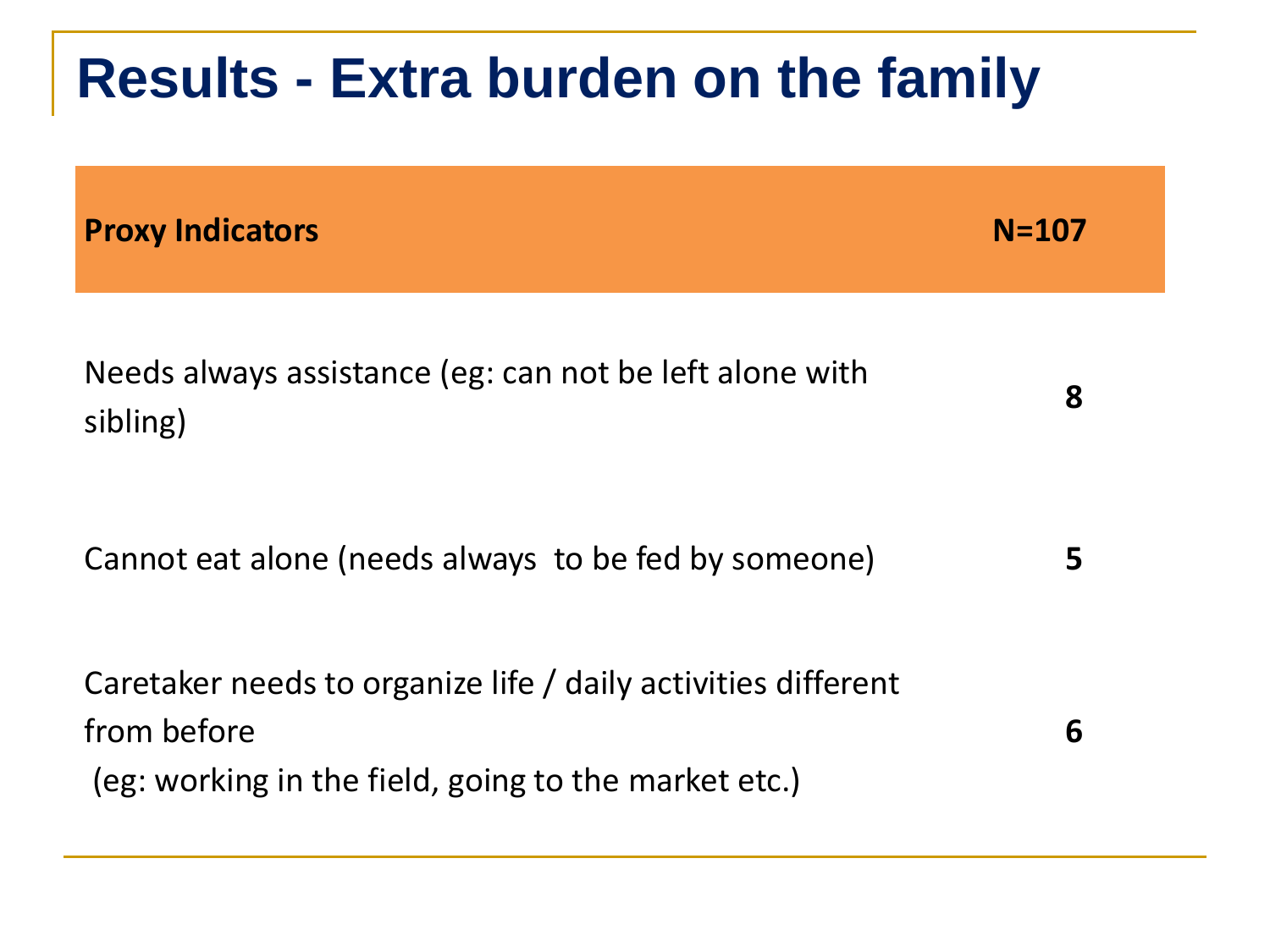**Were resuscitation at birth or very low birth-weights (<1500 gr) associated with sequelae?**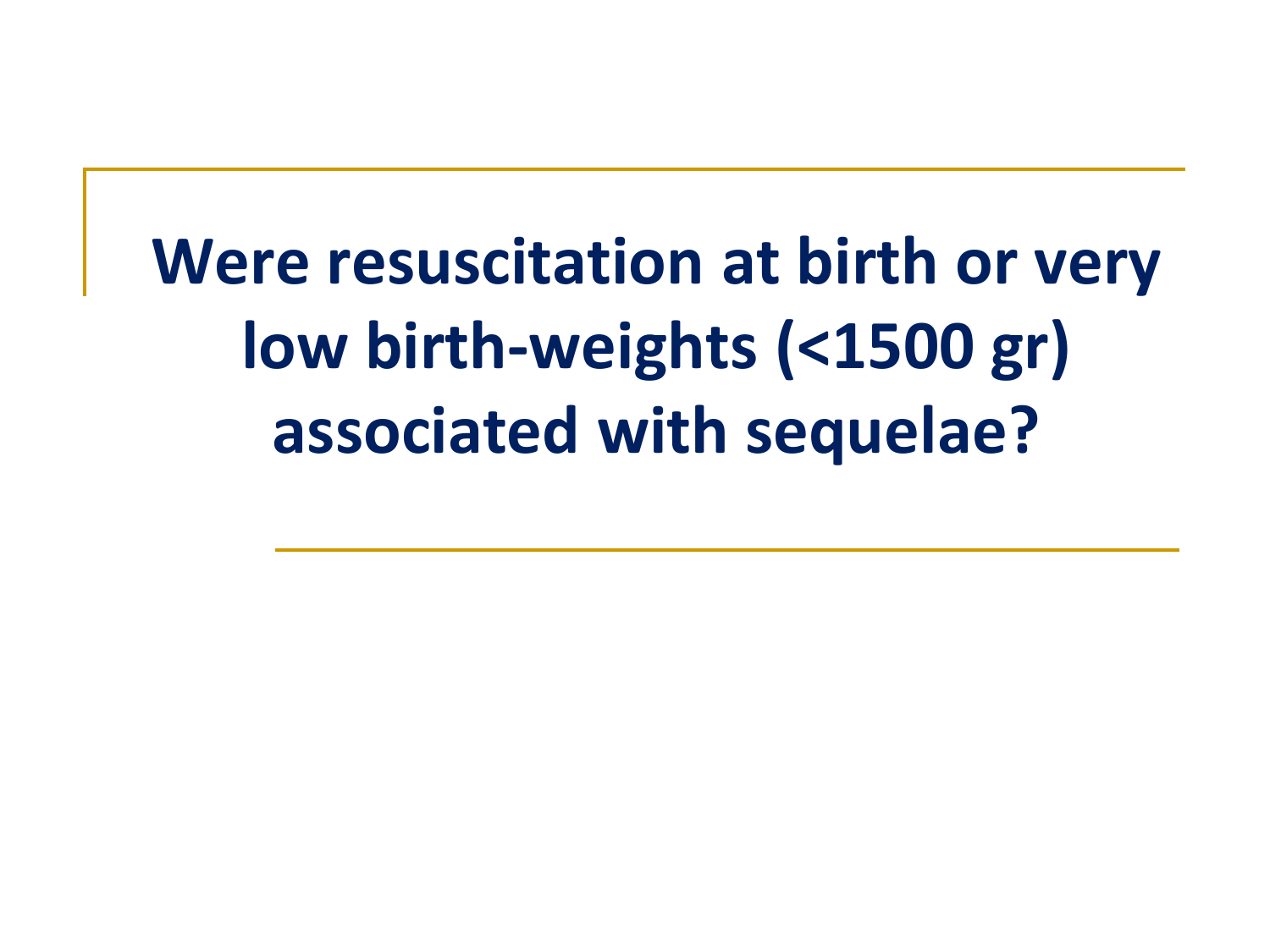#### **Results - Sequelae (Resuscitation at birth)**

## There were none

#### (despite 30% were resuscitated at birth)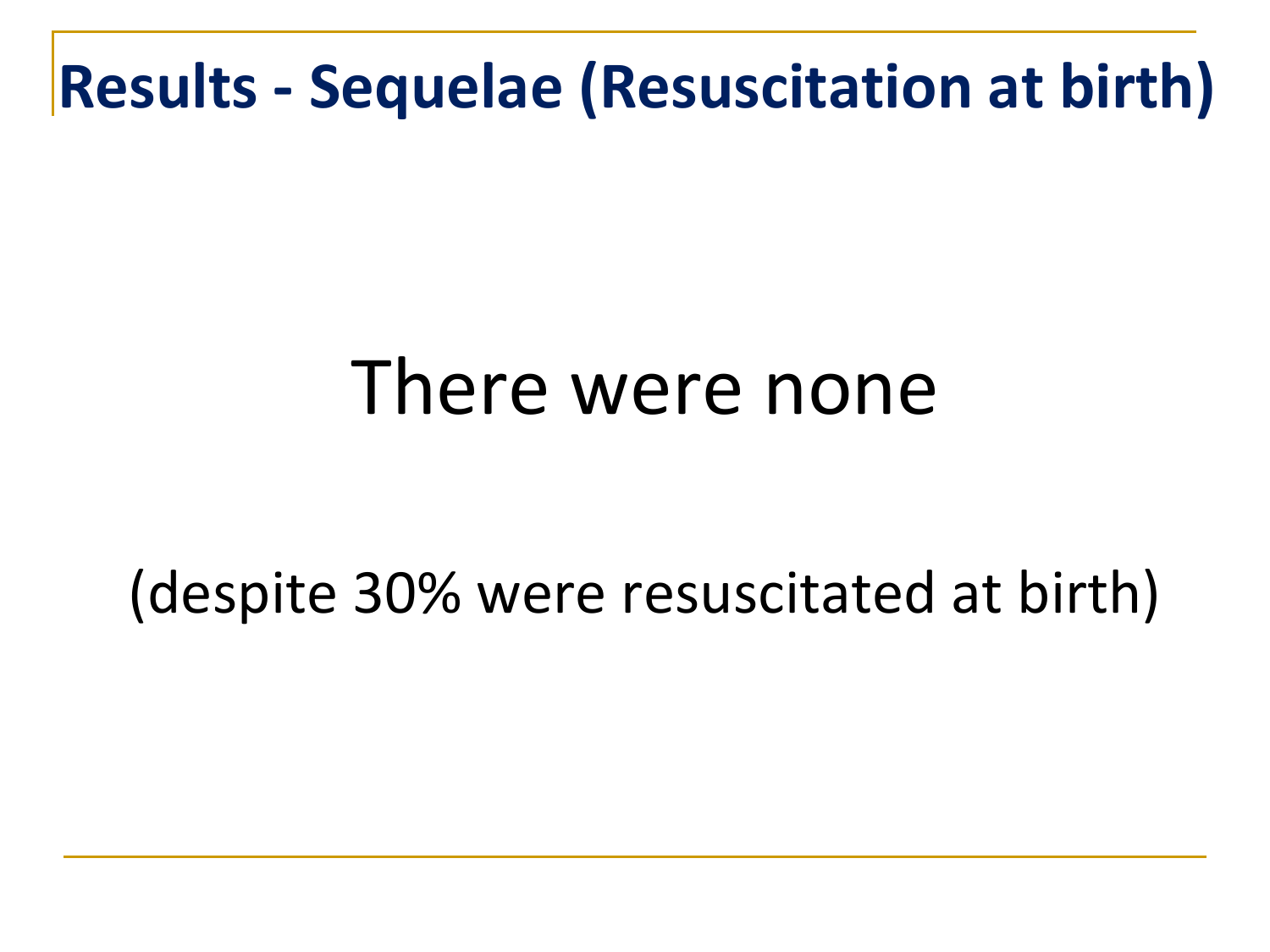#### **Results - Sequelae (comparing <1500 / >1500 gr)**

| <b>Screened Disability/Impairment</b>      | $1500 gr$<br>$N=7(%)$ | $>1500$ gr<br>$N=100(%)$ | P-value* |
|--------------------------------------------|-----------------------|--------------------------|----------|
| <b>Motor development</b>                   | 4(57)                 | 14(14)                   | 0.01     |
| <b>Comprehension</b>                       | 3(43)                 | 8(8)                     | 0.02     |
| <b>Movement</b>                            | 3(43)                 | 9(9)                     | 0.03     |
| Learning                                   | 3(43)                 | 10(10)                   | 0.04     |
| Name at least one object (n=92)            | 3(43)                 | 7(8)                     | 0.03     |
| Intellectual impairment                    | 4(57)                 | 7(7)                     | 0.001    |
| <b>Burden on household</b>                 |                       |                          |          |
| Needs full-time assistance                 | 3(43)                 | 5(5)                     | 0.009    |
| Needs to re-organize life/daily activities | 3(43)                 | 3(3)                     | 0.003    |

\* Fisher Exact *P*-values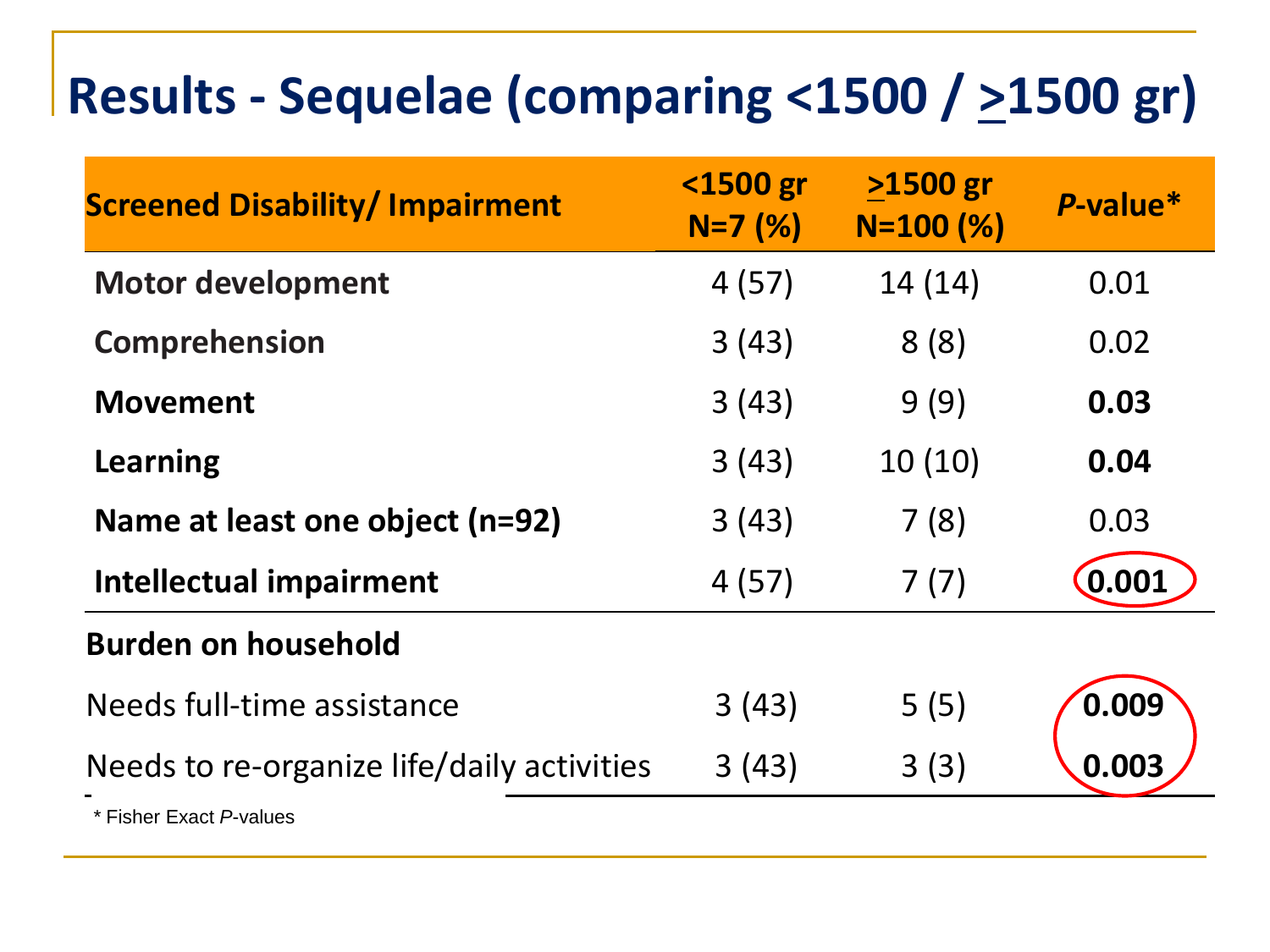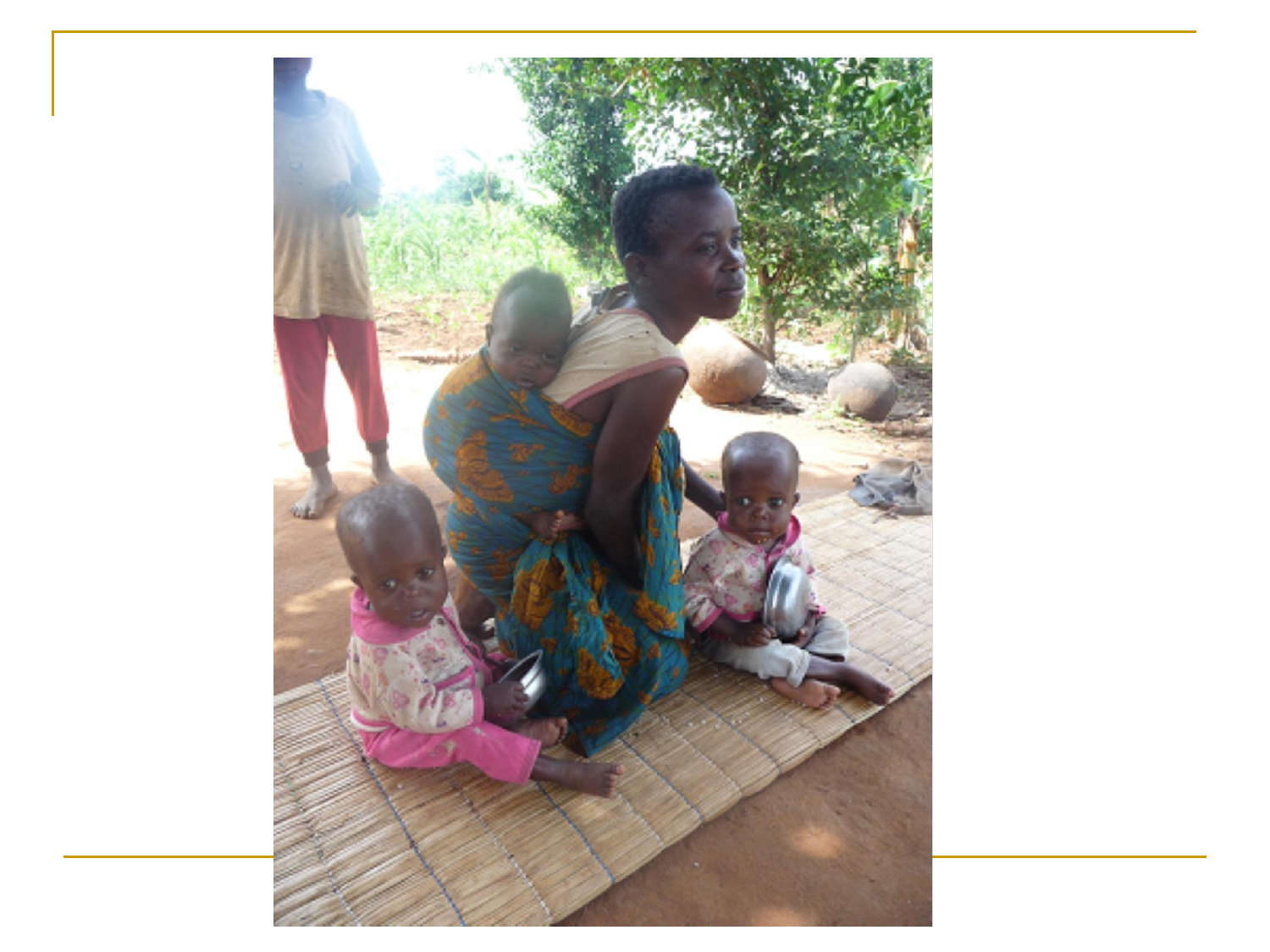### **Result - nutritional status (wasting)**



**Global acute malnutrition: 18%**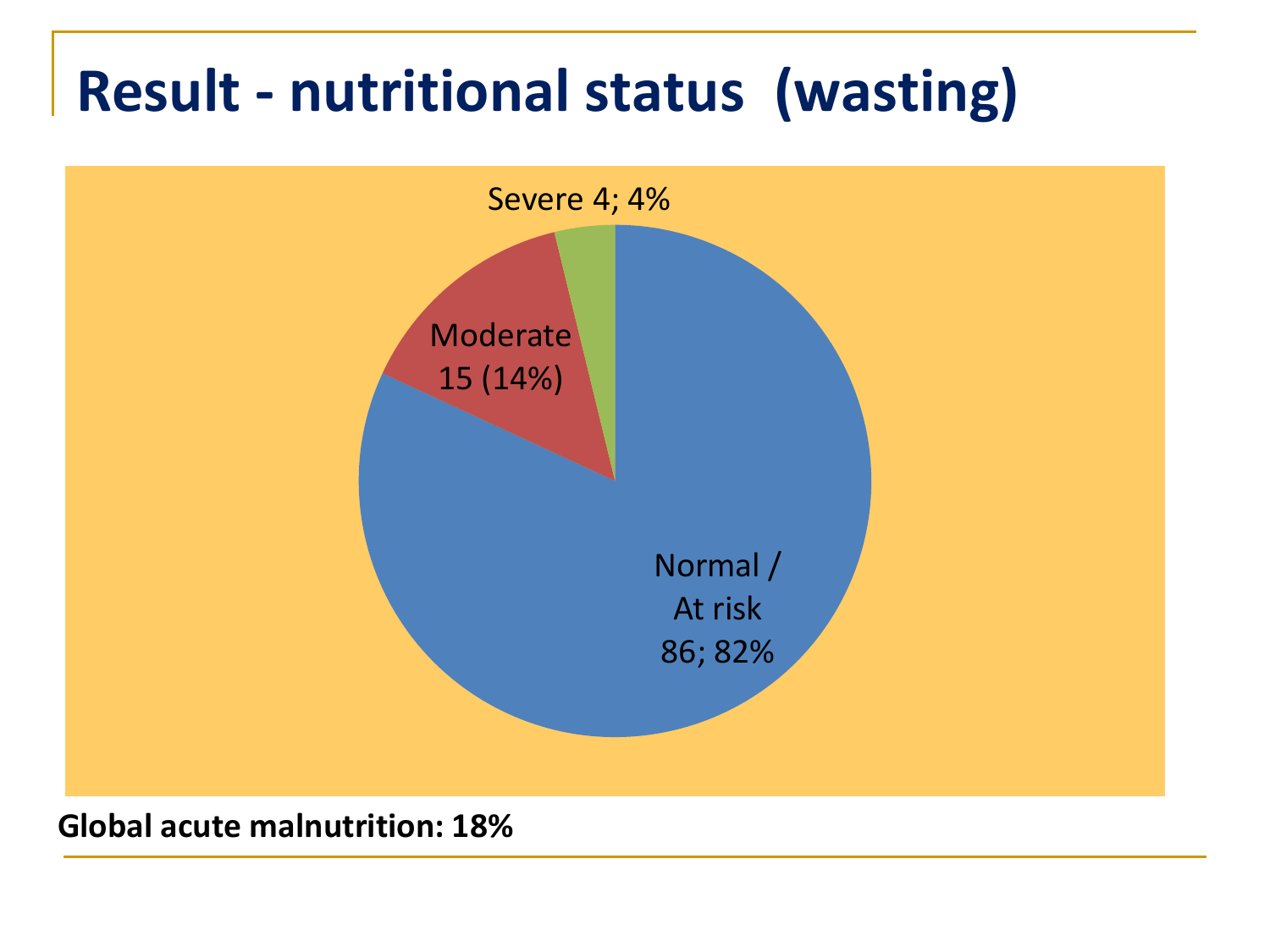### **Conclusions**

- **Most of the infants are doing well after two years**  (although not all were found)
- **Three in ten with developmental impairments (especially** VLBWs) need continued individual and household support
- **The high rate of global acute malnutrition needs focused** attention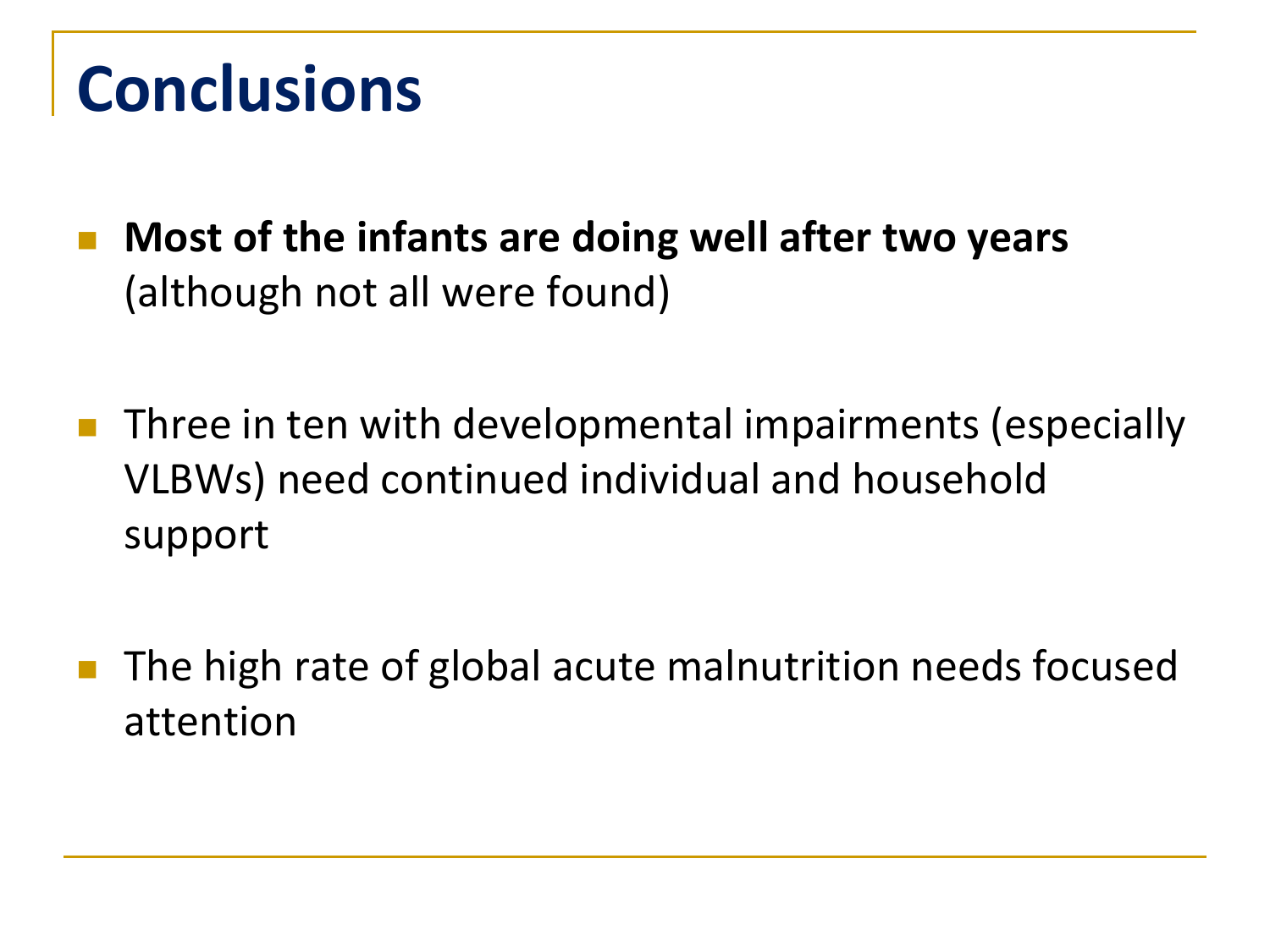#### **Implications for policy and practice**

- $\blacksquare$  The care for a (V)LBW neonate does not end after being discharged alive from a NSCU.
- **Networks should be created with relevant partners providing** specific services , in particular:
	- $\Box$  feeding programs,
	- □ NGOs involved in structural support including: education and revalidation (Handicap International),
	- Ministry of solidarity for social and financial support
- Community engagement should be enhanced